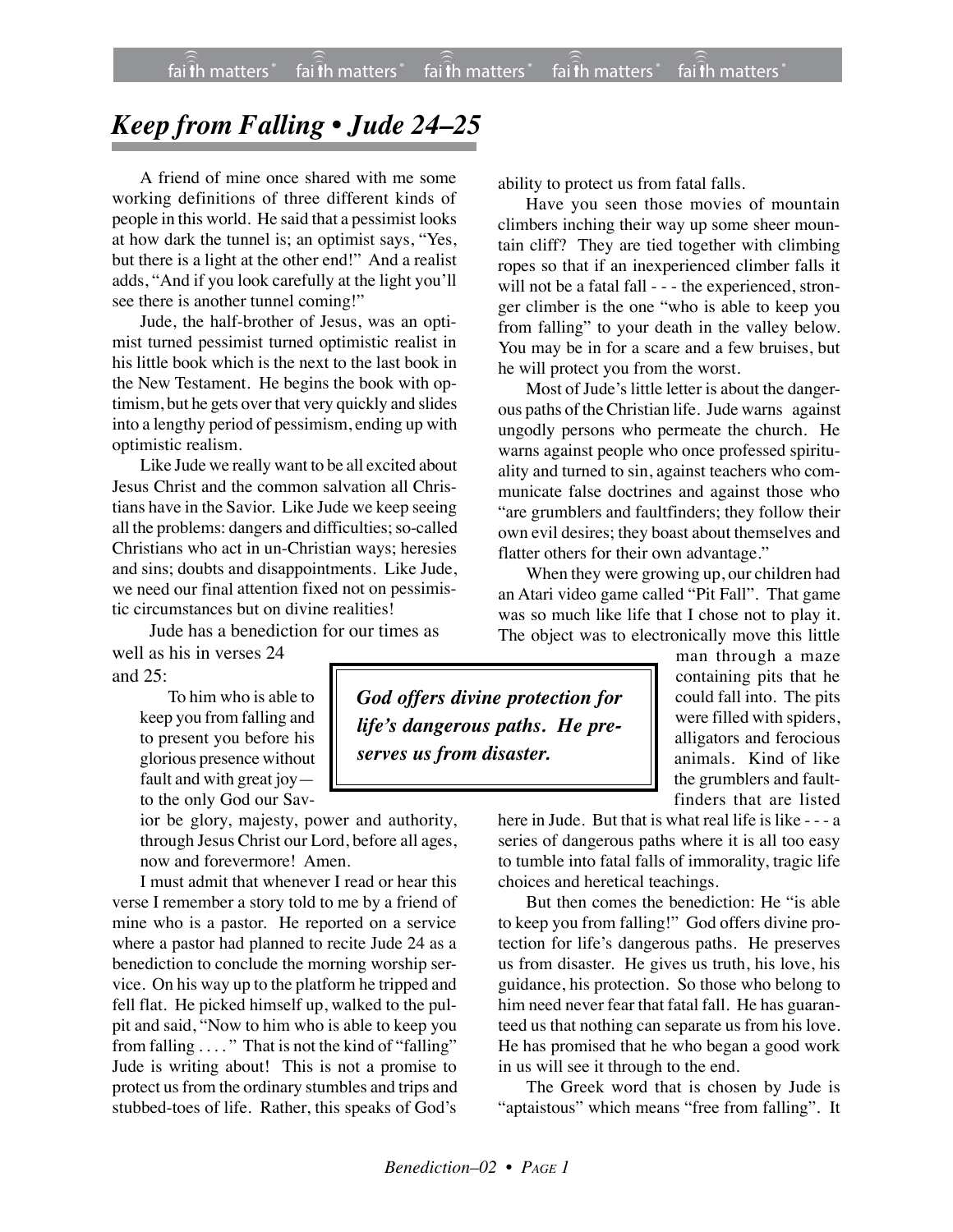is used only once in all of the New Testament, but it is used by other Greek authors outside of the Bible. Most notably, the ancient Greek author Xenophon used this word to refer to a surefooted horse that will not stumble.

Several years ago Charleen and I were on a Greek cruise ship that made an unscheduled stop at the Aegean Island of Santorini. If you ever see travel brochures for Greece they often feature the whitewashed buildings of the island of Santorini. It is a 27 square mile volcanic island that rises abruptly from the sea with high cliffs and deep precipices. The village is at the top and is reached by a narrow path that winds its way up the island wall. The way to get up to the top is on horses or mules.

I had serious reservations about making the trip to the top of Santorini. And I had a way out, a good one. Charleen was pregnant at the time and I did not think it was right to put her through it. The chivalrous thing to do was to stay there at the bottom. I mean, what else can a loving husband do? But just as I was getting ready to graciously offer this, someone said to her, "Charleen, you are not going to ride on that donkey all the way up that mountain pregnant are you?" And she said, "If Mary could do it to Bethlehem I can do it to the top of Santorini!" So what could I say at that point? I got on the horse.

I was concerned about falling off the side of the mountain, which would unquestionably have been fatal. But the guides assured me that the horses and donkeys were surefooted and safe; they'd gone this way many times before. All I needed to do was "hang on". Let me tell you, I hung on to that furry fellow as if he were part of my skin! And we made it to the top!

And that's what God is able to do for us. He is able to keep us from "aptaistous", from falling. God is absolutely surefooted and safe. All we have to do is "hang on", and he'll get us all the way to the top! "He is able to keep you from falling!"

But that's not all! He is also able "to present you before his glorious presence without fault." This is really more than a declaration of God's ability; it is a commitment to do something. While it is not quite explicit in this verse, it is explicit elsewhere in the New Testament. For example, Philippians 1:6 tells us, " . . . he who began a good work in you will carry it on to completion until the day of Christ Jesus."

 Once again, Jude uses an interesting word here. It is the Greek word "amomos". It was used by the Greeks to refer to sacrificial animals that were required to be absolutely perfect—no broken bones; no stains or spots on the fur; no blemishes of any kind. It had to be essentially a perfect animal or it was unacceptable for sacrifice. Jude says that this is the way God will present us in heaven. God will fix us up, clean us up, straighten out anything and everything that is wrong with those of us he will bring to heaven so that we are morally and spiritually perfect. He will present us without blemish.

That is really quite amazing when you think of the moral mess sin makes of our lives. Those who are liars, cheats, immoral, thieves and everything else will show up in heaven without a sin or blemish! But the credibility of such a stunning promise hinges solely on the Promiser.

Let me take you back to your high school English class. Do you remember learning about "appositions"? Appositions are grammatical constructions where a word or expression is put beside another word or expression to explain it. For example: "Charleen, my wife, was born on May 18." "My wife" is an apposition to "Charleen". They are referring to the same person. Or we might say, "Jimmy Carter, former President of the United States, lives in Georgia." "Former President of the United States" is an apposition to "Jimmy Carter".

In Greek, the first half of Jude 25 is in apposition to the first half of Jude 24. Jude 24 says, "Now to him who is able . . . " and so the verse continues. Then verse 25 has the apposition: "to the only God our Savior . . . through Jesus Christ our Lord." The one who is able is the only God! The one who is able is our Savior! The one who is able provided Jesus Christ to die in our place! So, the Promiser makes the promise credible! He is God!

But, it is merely abstract theology when we have only the Promise and the Promiser. It becomes personal and practical when we add the "Promisee". The "Promisee" is "we"! That is, if we have accepted the promise! Those who have placed their trust for blamelessness and heaven in God through Jesus Christ will (God promises!)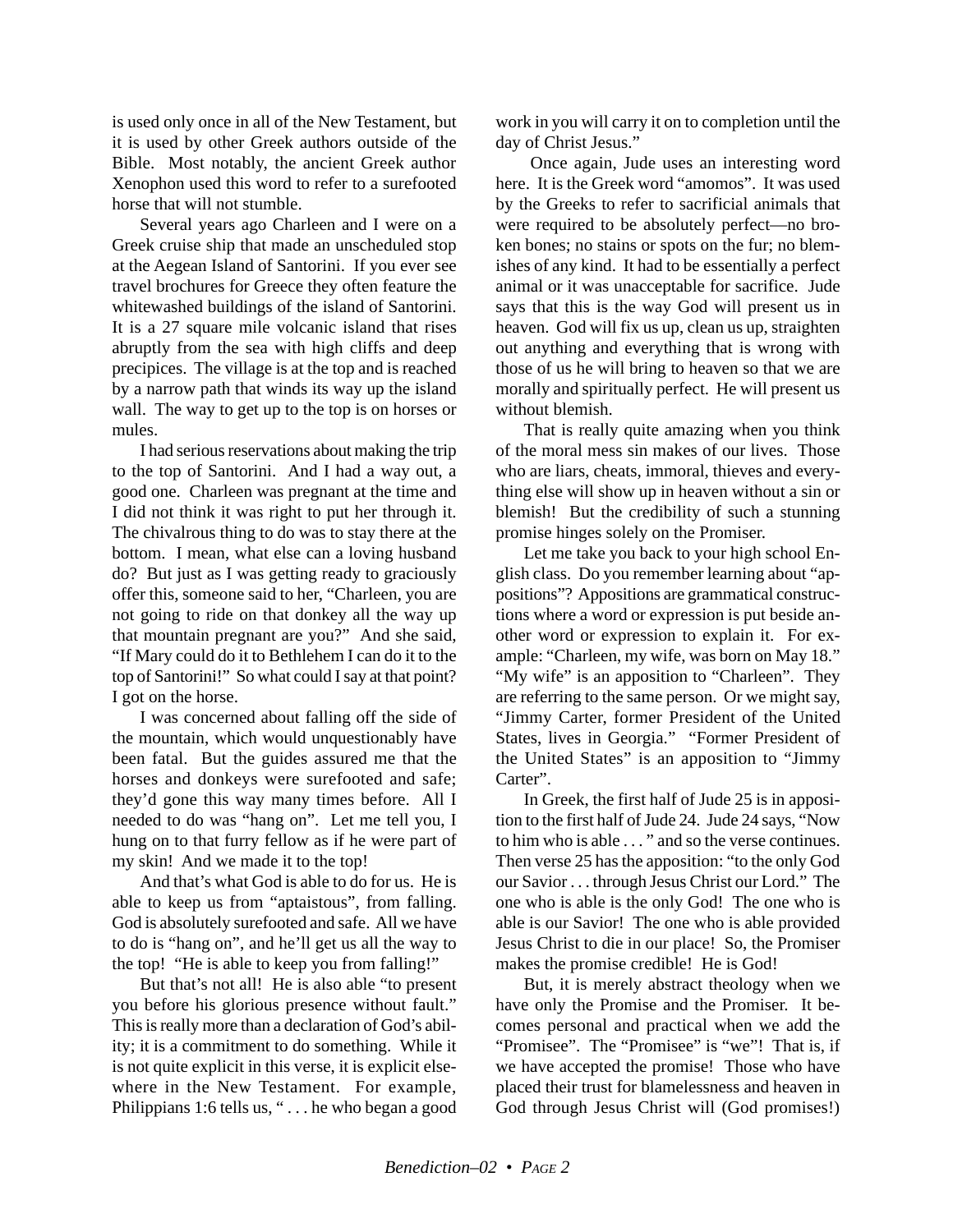arrive in heaven without sin or blemish.

God has done his part. We must do our part. For you and me that means a transaction of faith in God and his promise - - - praying to tell him that we confess our sins, believe in Jesus and accept salvation. If you've never done that or are unsure, do it now. Decide in your heart. Declare it in your prayer.

Let's review: (1) God is able to keep us from falling  $\ldots$  so hang on! (2) God is able to bring us blameless . . . so get ready! And, (3) God is able to give us great joy . . . so don't worry! "To him who is able to keep you from falling and to present you before his glorious presence without fault and with great joy  $\dots$ ."

God is able to give us great joy. That takes some explanation because joy is not really the theme of Jude's rather depressing little book, so the word particularly stands out. It is quite an amazing glimpse at the way we will be and feel in heaven.

Here is the problem. This life has its full share of sins, worries, diseases and other problems. Might we not spend eternity regretting sins of earth, misspent years or lost opportunities? And what about those friends and loved ones who never became Christians and are not in heaven to share eternity with us? Will not heaven be a hard and lonely place without some whom we so dearly loved on earth?

Here is the answer. God is able to bring us to

heaven "with great joy". He will somehow overwhelm the pains of earth with the pleasures of heaven. He will transform all the regrets. He will enable us to understand in a way that is now impossible.

Let me explain it in differ-

ent terms. Some time ago I was completely surprised by a "This is Your Life" program at Wooddale Church. But let me tell you what went before.

Months earlier I received a telephone call from Dennis Baker, a pastor in our neighbor town, asking me to preach for him while he was on vacation on Sunday morning April 14? I said I really didn't think I could do it. And he said, "Well, you aren't scheduled to preach that morning anyway." I never

thought about how he would possibly know that. But, I let it go and I said that I would check. Dennis is a long-time dear friend and I could not say no. So reluctantly, with an irritation that did not show in my voice, I said, "Yes, I'll be there."

I also was scheduling, tentatively, a flight to the West Coast first thing that Monday morning. Charleen said, "I don't think that's a good time for you to go." She had never done anything like that before and I thought that was rather strange. Vernon Grounds, another long-time friend, was scheduled to preach at Wooddale Church that Sunday, and Charleen said that Vernon Grounds is a friend, he was staying in our house and it wasn't a very good idea to leave town while he was our house guest. So, I got out the flight schedule and changed the flight from Monday to Tuesday and did not think too much about that.

The Sunday morning of April 14 began a very demanding day. I drove Vernon Grounds to Wooddale Church, went through the first service, started the next service and then walked out the door. Charleen had the car running outside the door ready to go to the next church. We rushed over there, preached in their service and said goodbye to everybody.

Next on the schedule was dinner at Northwestern College where I participated in a special service there, which took the rest of the afternoon. We hurried back to Wooddale Church just a short time before the evening service began. I went into

> the office and looked into the mirror. I don't usually talk to the mirror but that particular day I did. I said, "Leith, you look lousy." I was tired. It was a hot day for early April. I have naturally curly hair

and heat and perspiration cause my hair to look like a cross between an Afro and punk. When I saw how terrible I looked I was grateful that I did not have to do much in the program that night.

When I walked into the Worship Center I was impressed by the size of the crowd. (I thought Vernon Grounds had a good message in the morning service, but I hadn't thought he was **that** good!) I sat down and looked around. There was a stack of chairs on the far platform - - - that irritated me.

*God…will somehow overwhelm the pains of earth with the pleasures of heaven.*